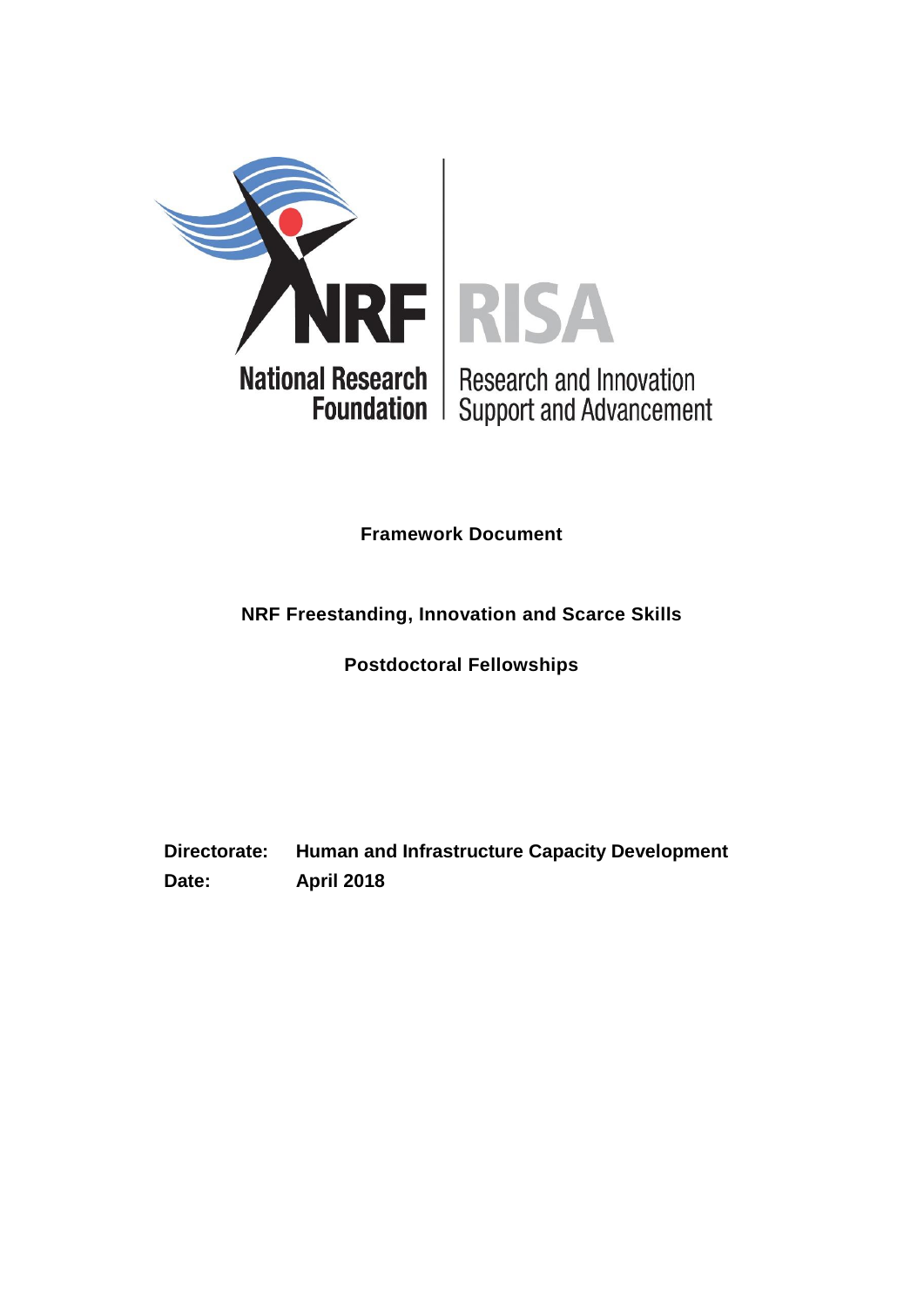## **Contents**

| 1. |                    |                                                            |  |  |  |  |
|----|--------------------|------------------------------------------------------------|--|--|--|--|
| 2. |                    |                                                            |  |  |  |  |
| 3. |                    |                                                            |  |  |  |  |
|    | 3.1                |                                                            |  |  |  |  |
|    | 3.2                |                                                            |  |  |  |  |
|    | 3.3                | Scarce Skills Development Fund Postdoctoral Fellowship:  5 |  |  |  |  |
| 4. |                    |                                                            |  |  |  |  |
| 5. |                    |                                                            |  |  |  |  |
|    | 5.1                |                                                            |  |  |  |  |
|    | 5.2                |                                                            |  |  |  |  |
|    | 5.3                | Scarce Skills Development Fund Postdoctoral Fellowships 7  |  |  |  |  |
| 6. | <b>Eligibility</b> |                                                            |  |  |  |  |
|    |                    |                                                            |  |  |  |  |
|    |                    | Bookmark not defined.                                      |  |  |  |  |
|    | 6.1                |                                                            |  |  |  |  |
|    | 6.2                |                                                            |  |  |  |  |
|    | 6.3                | NRF Freestanding Postdoctoral Fellowship in South Africa8  |  |  |  |  |
|    | 6.4                | Scarce Skills Development Fund Postdoctoral Fellowships8   |  |  |  |  |
| 7. |                    |                                                            |  |  |  |  |
| 8. |                    |                                                            |  |  |  |  |
|    | 8.1                |                                                            |  |  |  |  |
|    | 8.2                |                                                            |  |  |  |  |
| 9. |                    |                                                            |  |  |  |  |
|    |                    |                                                            |  |  |  |  |
|    | 10.1               |                                                            |  |  |  |  |
|    | 10.2               |                                                            |  |  |  |  |
|    | 10.3               | Scarce Skills Development Fund Postdoctoral Fellowships12  |  |  |  |  |
|    |                    |                                                            |  |  |  |  |
|    |                    |                                                            |  |  |  |  |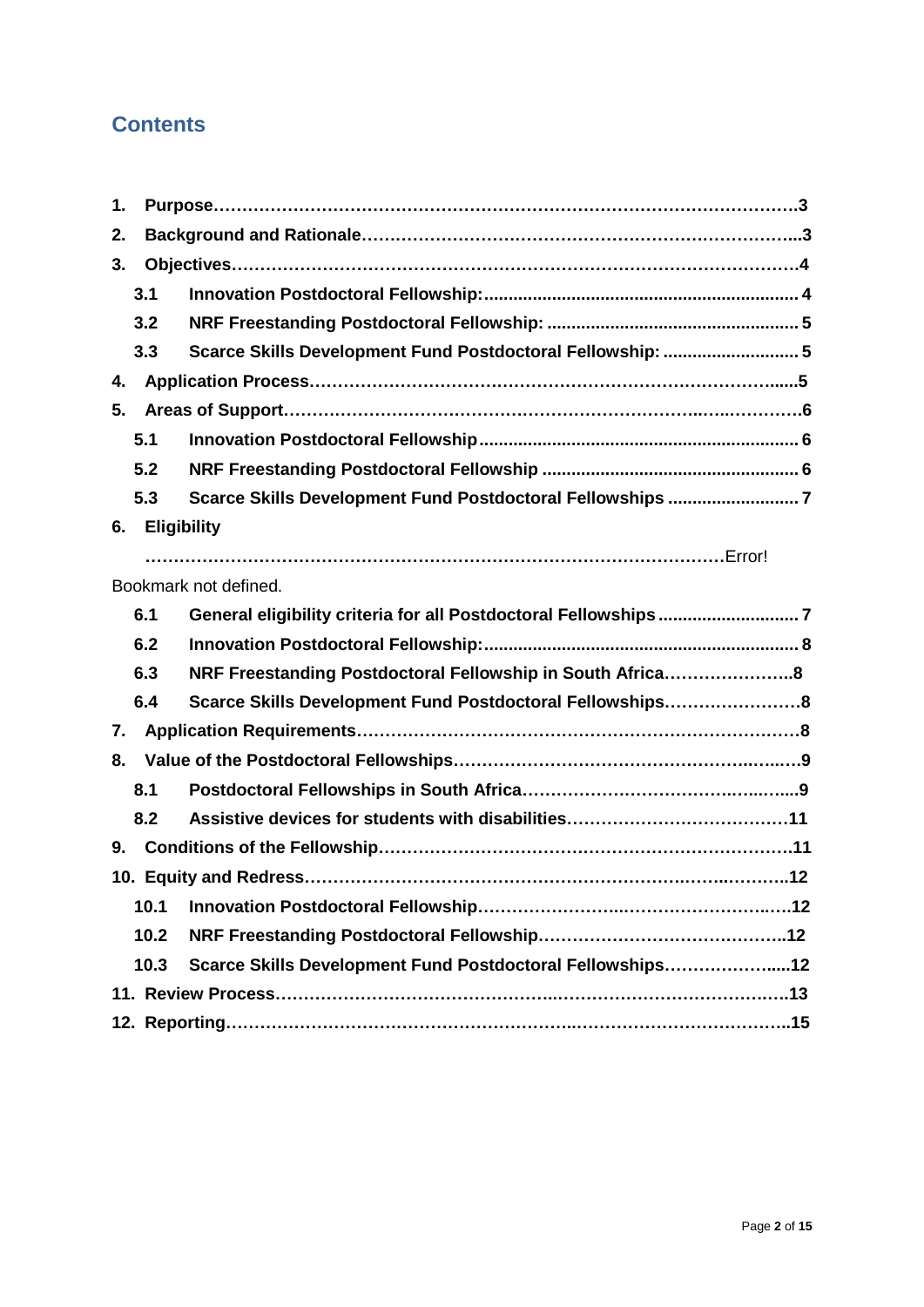#### <span id="page-2-0"></span>**1. Purpose**

The purpose of this framework document is to outline the funding principles and implementation of three (3) funding instruments, namely, (i) Innovation Postdoctoral Fellowship, (ii) NRF Freestanding Postdoctoral Fellowship for research in South Africa and (iii) Scarce Skills Development Fund (SSDF) Postdoctoral Fellowship. The innovation and NRF Freestanding Fellowships are funded by the Department of Science and Technology (DST) while the SSDF Fellowships are financed by the National Skills Fund (NSF) through the Department of Higher Education and Training (DHET). Specifically, this document outlines the objectives of the funding instruments, eligibility criteria, funding principles, application process and governance including management of the funding instruments.

#### <span id="page-2-1"></span>**2. Background and Rationale**

The National Research Foundation (NRF) is an agency mandated by an act of Parliament (Act no 23 of 1998), for the implementation of human capital development initiatives, knowledge production and the provisioning of research infrastructure.

The National Research and Development Strategy of 2002 identified the need for a new generation of scientists to underpin the central thrust of innovation. The South African research and academic system is faced with a challenge of having an ageing productive scientific population. Strategic interventions are needed to reverse these trends in order to ensure correct positioning of the country for competing in the global research and innovation arena. In response to this need, the DST commits an annual investment for the DST-NRF Innovation and Freestanding Postdoctoral Fellows through a contractual agreement between the DST and the NRF, in order to promote research and research capacity development in all knowledge fields, including innovation and technology.

In addition, the South African government passed the Skills Development Act (Act no. 97 of 1998), which provides a framework for addressing the severe shortage of skills in the country. The legislation provides guidelines on how to increase the overall level of skills in the country and to improve access to quality learning,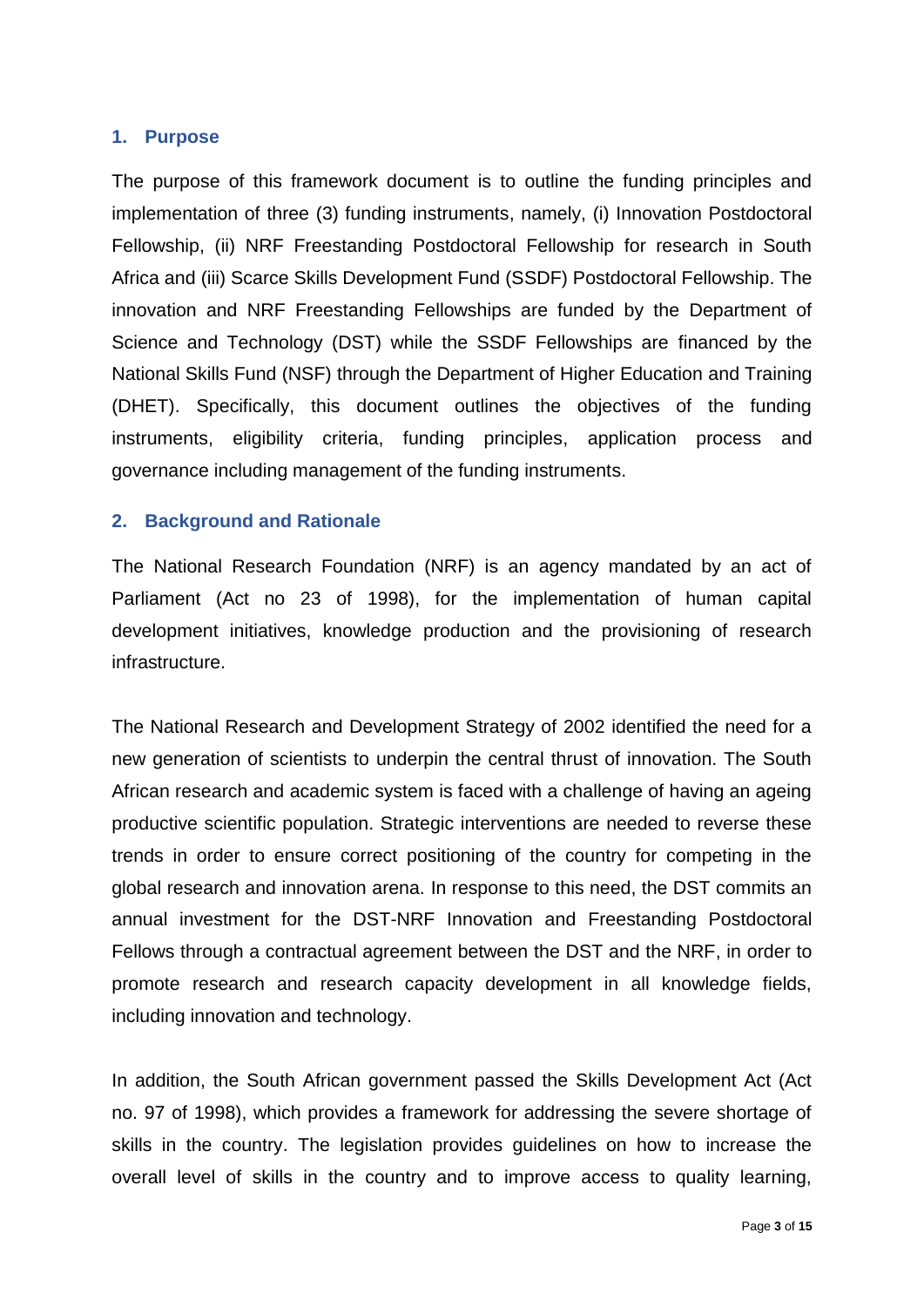especially for the previously disadvantaged sectors of the population. It also aims to ensure that the learning system is more responsive to the skills requirements and needs of industry. Emanating from the above mentioned Act, the Departments of Labour (DoL), Education (DoE) and the DST were mandated to ensure training in scarce skills at higher education and training institutions. In response to this mandate, the DoL, allocated funding from the NSF, and entered into a contractual agreement with the NRF for management of the SSDF postgraduate and postdoctoral funding. The SSDF supports students at the Honours', Masters and Doctoral levels and, Postdoctoral Fellows. The NSF has since migrated to the DHET and funding for postgraduate and Postdoctoral training is made available to the NRF through annual proposals submitted to the DHET.

## <span id="page-3-0"></span>**3. Objectives**

The objectives for these postdoctoral fellowships supported by the NRF are listed below.

## <span id="page-3-1"></span>**3.1 Innovation Postdoctoral Fellowship:**

- Leverage innovation in universities and the implementation of science and related skills development;
- Expand transformation initiatives through equity and career growth opportunities for designated groups;
- Enable young scientists and professionals to access world class strategic and applied research opportunities in a university environment and thereby strengthen their research profiles and consequently improve their prospects of permanent employment in the national system of innovation;
- Attract young scientists and professionals of the highest calibre, in order to complement senior researchers influence on innovation through research; and
- Support young scientists and professionals in strategic, basic and applied research with the intention to promote innovation.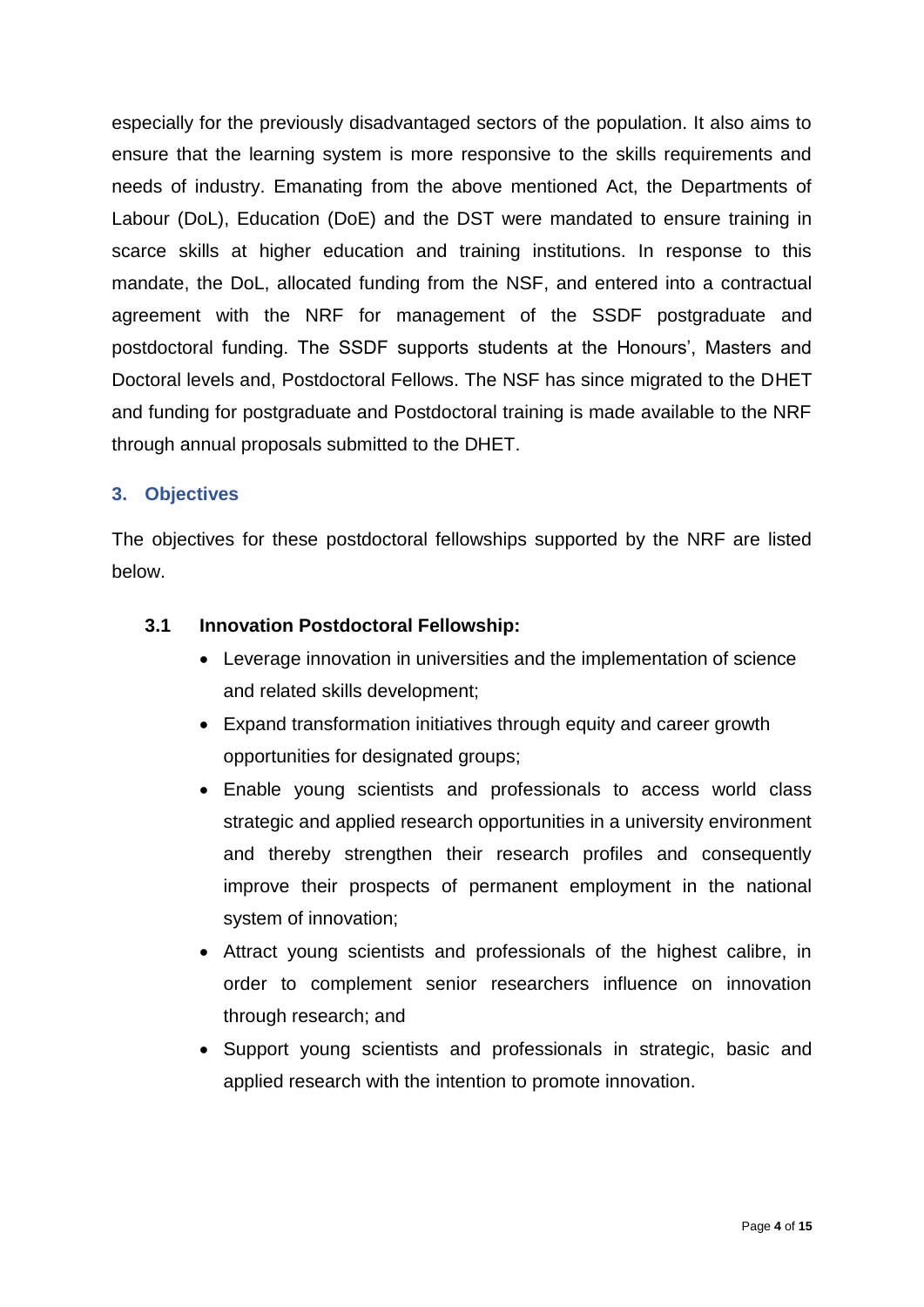## <span id="page-4-0"></span>**3.2 NRF Freestanding Postdoctoral Fellowship:**

- Increase the number and quality of Postdoctoral Research Fellows in South Africa;
- Enable South African Postdoctoral Fellows to obtain international exposure;
- Encourage outstanding international Postdoctoral Research Fellows to undertake research in South Africa.

## <span id="page-4-1"></span>**3.3 Scarce Skills Development Fund Postdoctoral Fellowship:**

- To increase the number and quality of South African postdoctoral researchers in specified scarce skills areas; and
- To increase the race and gender representation and, in conjunction with the higher education sector and industry, to support the development of research to meet specific needs of the country.

## <span id="page-4-2"></span>**4. Application Process**

Each institutions must submit a maximum of twenty (20) applications from candidates who wish to pursue Postdoctoral training in their university or research institution. Applications submitted by the institutions to the NRF must be aligned with the following equity targets:

- 80 % South African citizens and permanent residents
- 80 % Black (African, Indian and Coloured)
- 55% Female

All candidates must apply through the NRF Online Submissions System. Further instructions on the application process will be made available in the accompanying Postdoctoral Fellowships Application and Funding Guide 2019.

University management is required to implement processes to ensure that the NRF receives complete applications, not exceeding the maximum of twenty (20) per institution, by the closing date.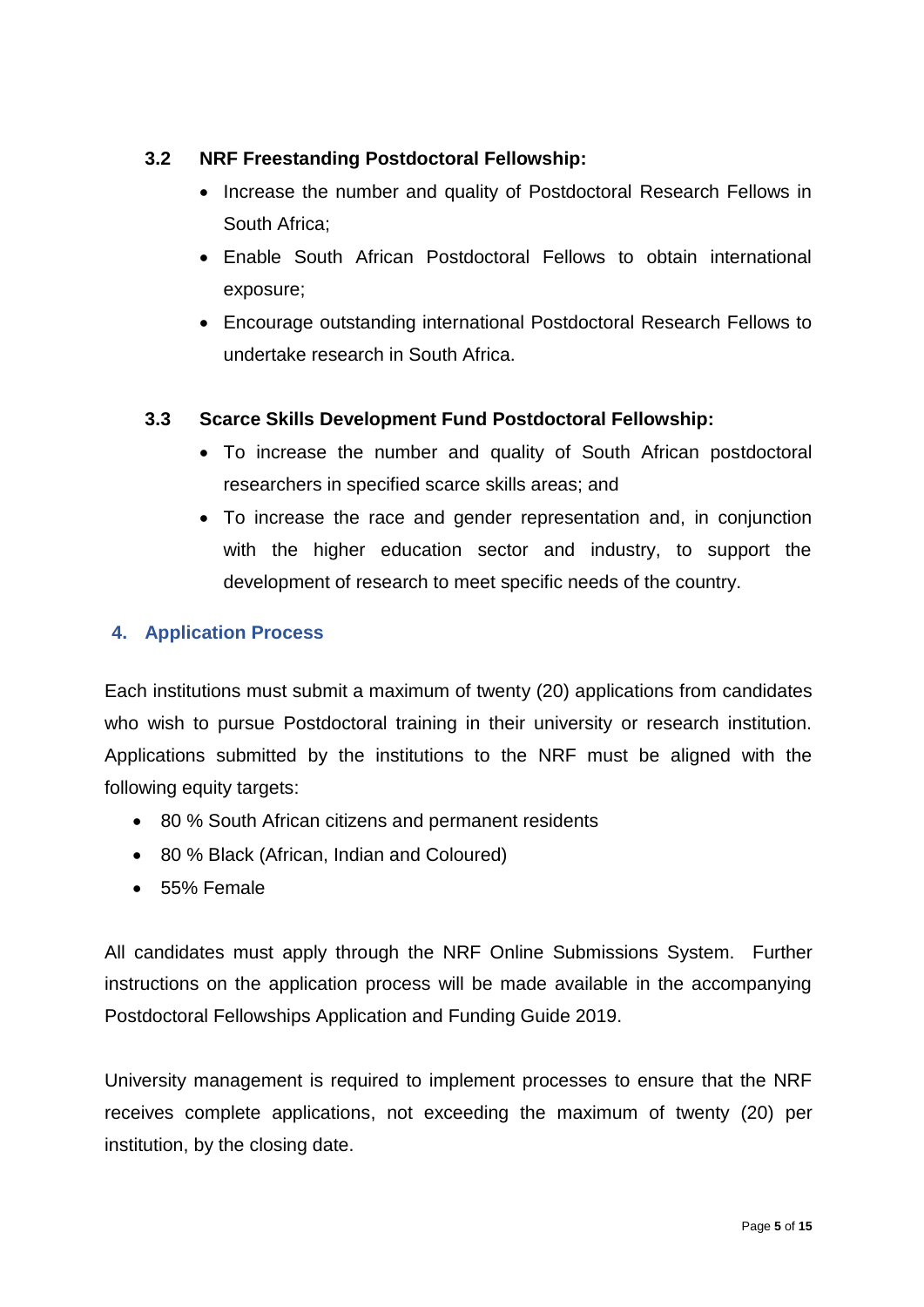## <span id="page-5-0"></span>**5. Areas of Support**

Applications from candidates intending to pursue postdoctoral research in the specific areas listed below will be considered for the respective fellowships.

#### <span id="page-5-1"></span>**5.1 Innovation Postdoctoral Fellowship**

- Biotechnology;
- Cellular and Molecular Biology;
- Engineering;
- Computer science;
- Physics;
- Astronomy;
- Mathematical Sciences;
- Nanotechnology;
- Chemistry;
- Earth Science:
- Ecology;
- Medical sciences;
- Social Sciences; and
- Humanities

#### <span id="page-5-2"></span>**5.2 NRF Freestanding Postdoctoral Fellowship**

- Natural Sciences:
- Engineering;
- Technology;
- Social Sciences: and
- **•** Humanities.

In allocating funds for Postdoctoral Fellowships at South African public research institutions, priority will be given to Science, Engineering and Technology (SET) disciplines. The percentage of Fellowships awarded towards the SET domain will be between 70 – 80%; and between 20 – 30% for the Social Sciences and Humanities (SSH).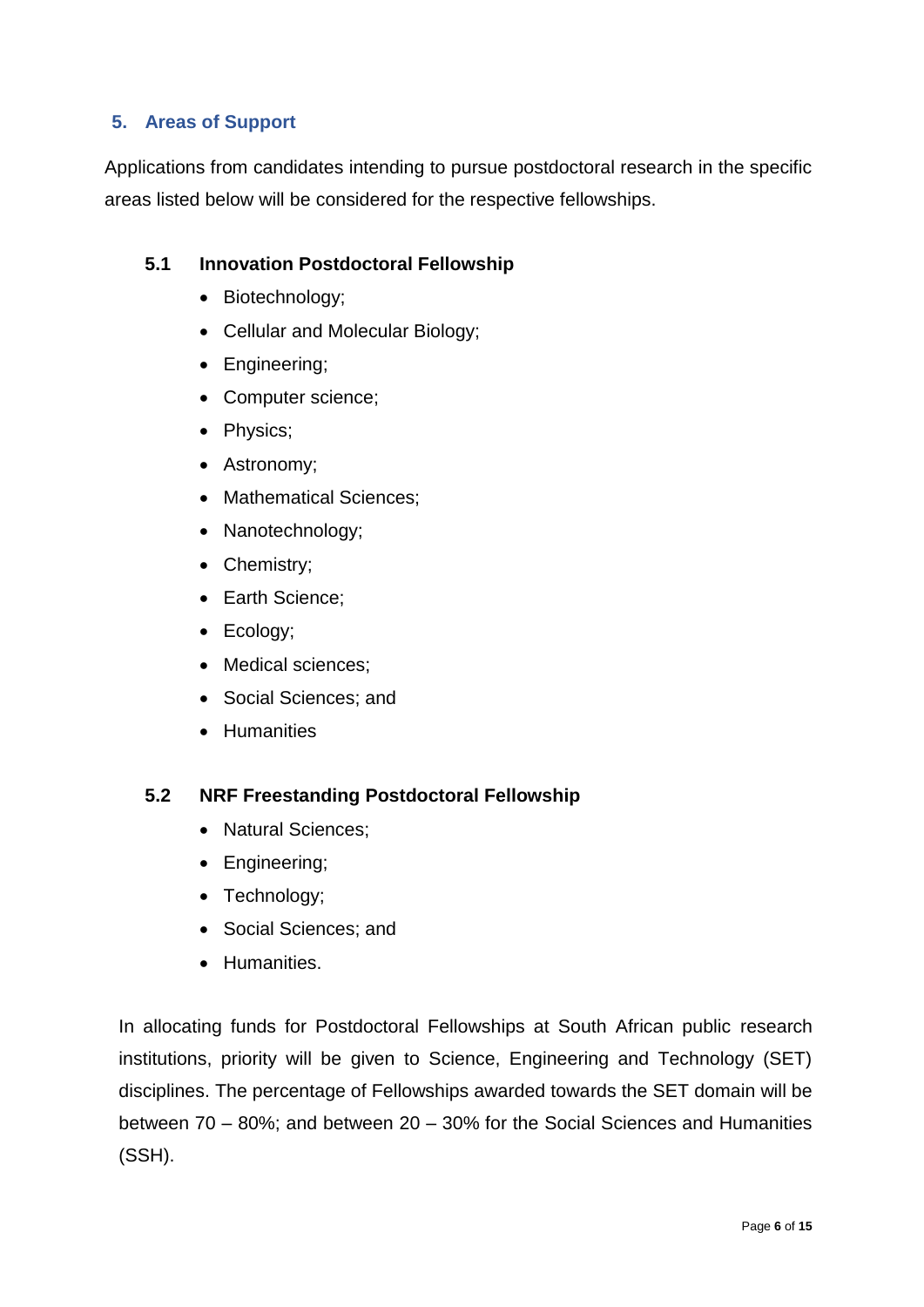## <span id="page-6-0"></span>**5.3 Scarce Skills Development Fund Postdoctoral Fellowships**

## **Management:**

o Financial Management

## **Financial sector:**

o Accounting, Auditing, Statistics, Actuarial Science

## **Biological sciences:**

- o Biotechnology
- **Physical sciences:**
	- o Mathematical Sciences, Physics, Geology, Computer Science, Information systems, Chemistry
- **Engineering:**
	- o All fields of Engineering
- <span id="page-6-1"></span> **Sector specific:** 
	- o Agricultural Sciences, Transportation Studies, Tourism, Demography

## **6. Eligibility**

The eligibility criteria applicable to all the Postdoctoral Fellowships supported by the NRF are listed in section 6.1. In addition sections 6.2, 6.3 and 6.4 list eligibility criteria for each category of fellowships relating to citizenship requirements.

## **6.1 General eligibility criteria for all Postdoctoral Fellowships**

- Applicants must have obtained their Doctoral degree within five (5) years of submitting an application to the NRF;
- Applicants who are currently completing their Doctoral dissertation for submission may apply however, they should complete their Doctoral degree by 31 December 2018, as **awards that are not taken up by 30 June 2019 will be cancelled by the NRF**;
- Applicants who are applying for a second NRF Postdoctoral research placement to continue with research on the same project are not eligible;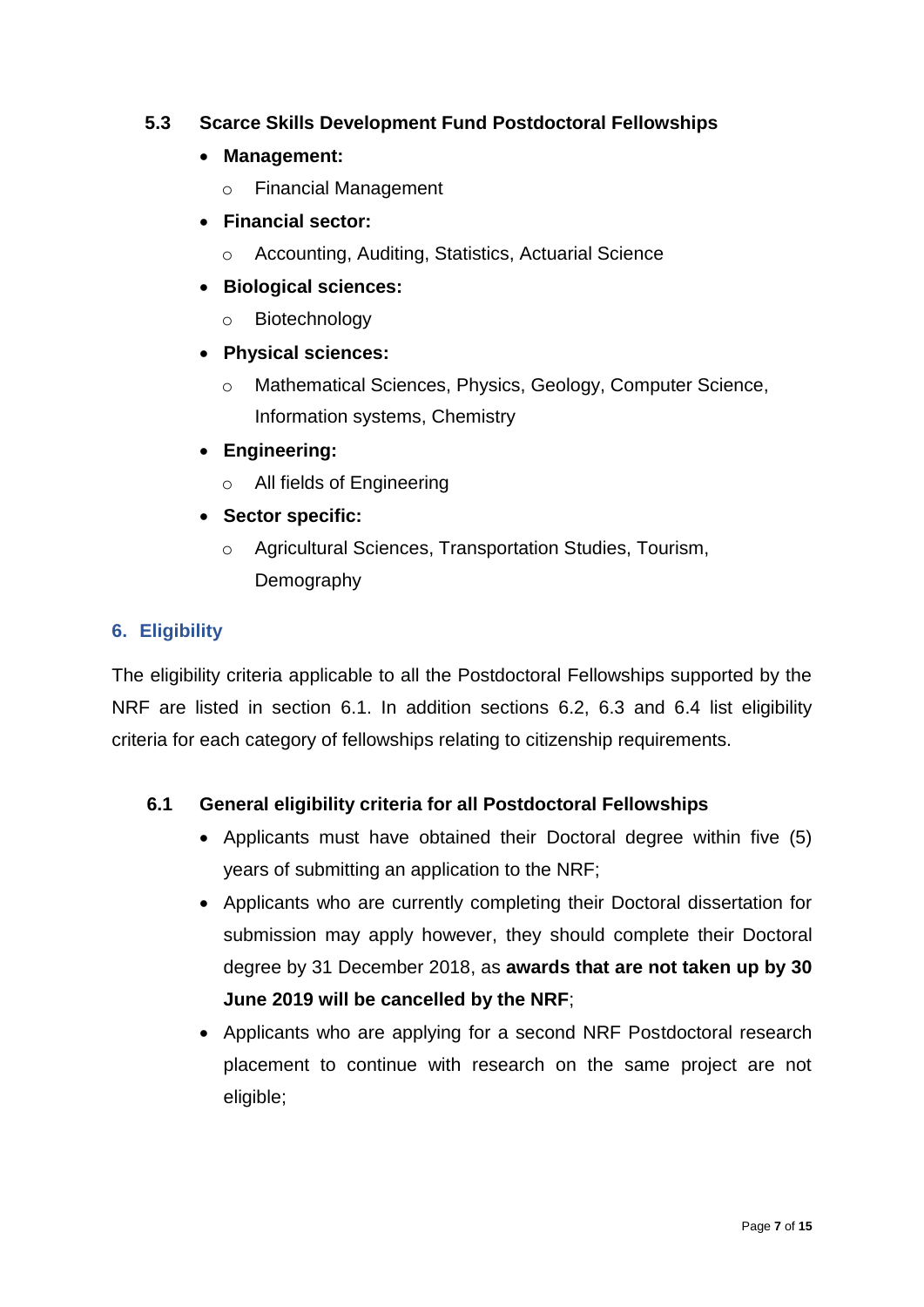- Applicants who are applying for a second NRF Postdoctoral research placement will be eligible if they intend undertaking research on a new project; and
- Applicants who are applying for a third NRF Postdoctoral research placement **are not** eligible; and
- Full-time employees of Higher Education Institutions (HEI's) or other research institutions are only eligible to apply **if they intend to take unpaid leave for the duration of the postdoctoral fellowship.**

#### <span id="page-7-0"></span>**6.2 Innovation Postdoctoral Fellowship:**

Fellowships are open **to South African citizens, permanent residents and non-SA citizens** from the African continent and other countries, intending to undertake postdoctoral research in South Africa;

#### **6.3 NRF Freestanding Postdoctoral Fellowship in South Africa**

<span id="page-7-1"></span>Fellowships are open to **South African citizens, permanent residents and non-SA citizens** who intend to undertake research at a public research institution in South Africa.

<span id="page-7-2"></span>**6.4 Scarce Skills Development Fund** Postdoctoral Fellowships Fellowships are open to **South African citizens and permanent residents only**.

#### <span id="page-7-3"></span>**7. Application Requirements**

- Applicants should apply to undertake postdoctoral research (i) on a research project that is different from the Doctoral research; (ii) located in a different department from that where the Doctoral training was undertaken; or (iii) at a different institution to that where the previous study was undertaken, as fellowships will preferably be awarded to individuals that will be expanding their research training on a new project and/or institution;
- Special consideration will be given to applicants who are applying for a first NRF Postdoctoral research placement where the individual's research training and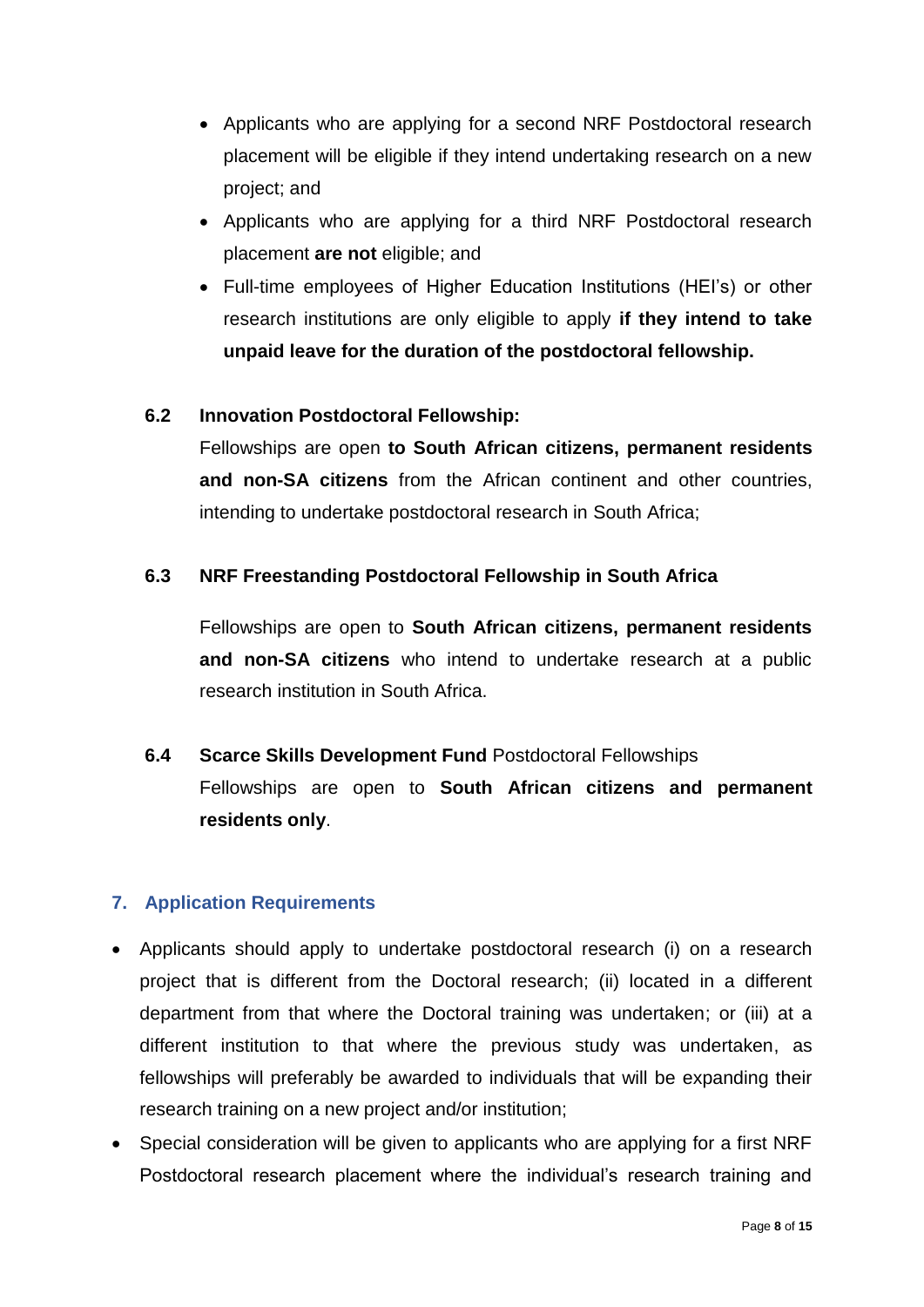outputs may be enhanced by continuing with Postdoctoral research at the same institution; department; or under the same mentor. In such instances the applicant must provide a **strong motivation** describing the benefits to the applicant and for advancing research and innovation. **Failure to provide a motivation will result in a rejection without review;** 

- Applicants must attach certified copies of their Identity Document or passport as well as proof of their Masters and Doctoral qualification to their application. For those who are still in the process of completing their doctoral degree, a letter of confirmation from their current institution, stating that their Doctoral qualification will be completed by December 2018 must be attached to the application;
- Requested information that is not included in the appropriate section of the online application form, but is submitted as an attachment instead, will render the application incomplete resulting in a rejection without review.

#### <span id="page-8-0"></span>**8. Value of the Postdoctoral Fellowships**

#### <span id="page-8-1"></span>**8.1 Postdoctoral Fellowships in South Africa**

Successful applicants will receive funding for a maximum period of two (2) years based on the initial commencement date of the project. Female Postdoctoral Fellows that take maternity leave during the tenure of the fellowship, are eligible for an additional four (4) months of support beyond the two (2) year fellowship period.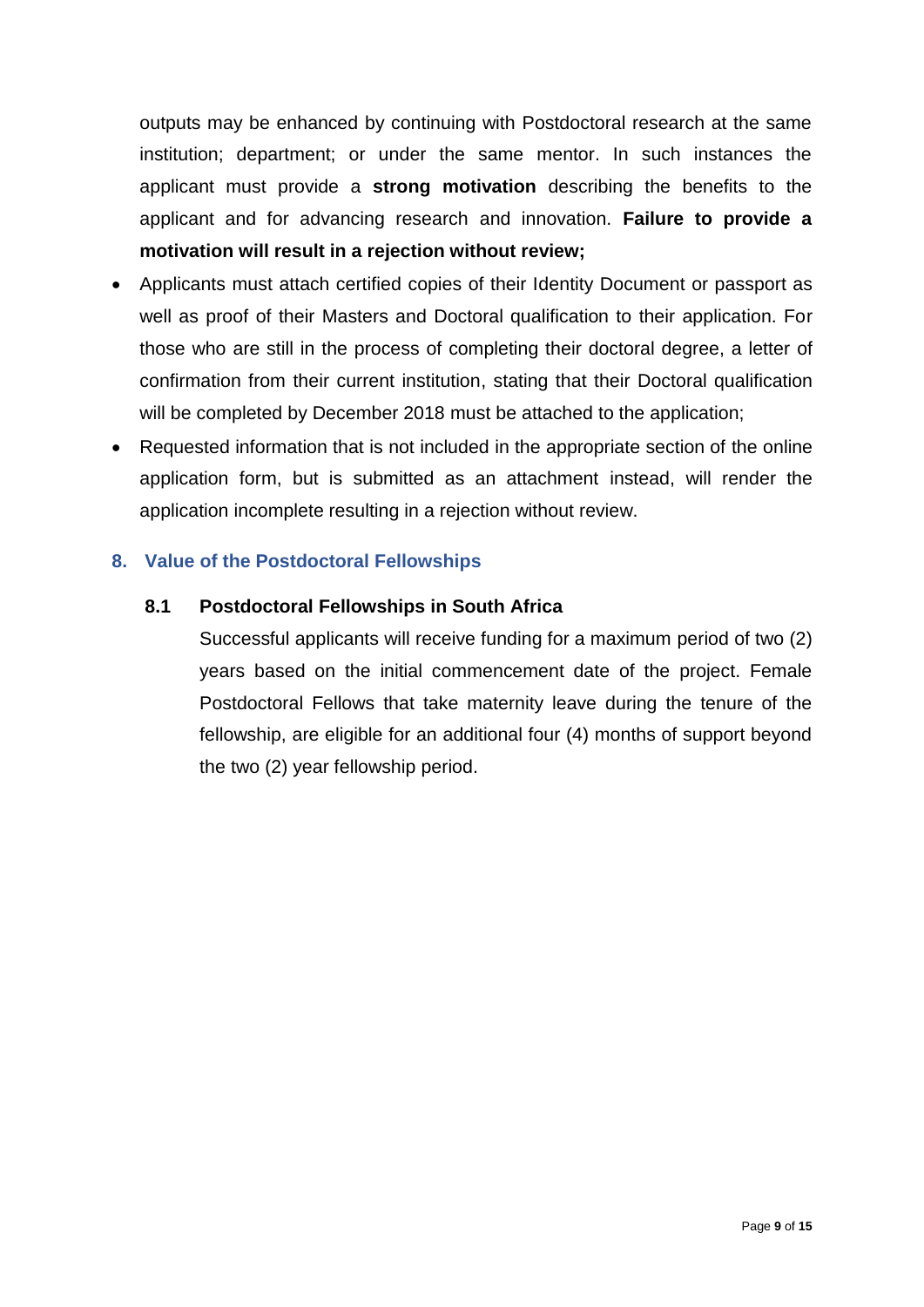The Postdoctoral Fellowship in South Africa packages for 2019 are indicated in Table 1 below:

| Value per annum<br>(Rand)             | Category                              |  |  |  |  |
|---------------------------------------|---------------------------------------|--|--|--|--|
| <b>Innovation</b>                     |                                       |  |  |  |  |
| 255 000                               | non-taxable stipend                   |  |  |  |  |
| 50 000                                | contribution towards research costs   |  |  |  |  |
| 15 000                                | compulsory institutional contribution |  |  |  |  |
| <b>NRF Freestanding</b>               |                                       |  |  |  |  |
| 155 000                               | non-taxable stipend                   |  |  |  |  |
| 45 000                                | contribution towards research costs   |  |  |  |  |
| 15 000                                | compulsory institutional contribution |  |  |  |  |
| <b>Scarce Skills Development Fund</b> |                                       |  |  |  |  |
| 255 000                               | non-taxable stipend                   |  |  |  |  |
| 50 000                                | contribution towards research costs   |  |  |  |  |
| 15 000                                | compulsory institutional contribution |  |  |  |  |

**Table1 : Postdoctoral Fellowship Values for 2019**

Host institutions will be expected to supplement the fellowship with a minimum of R15 000.00 per annum as part of the institutional commitment. In addition, the host institutions will ensure the provision of an enabling environment for Fellows' research training and skills development.

Successful candidates for Innovation and Scarce Skills Postdoctoral Fellowships are also eligible for a travel grant of up to R25 000, for local travel, and up to R50 000, for international travel while successful candidates for DST-NRF Freestanding postdoctoral fellowship are eligible for a travel grant of up to R15 000, for local travel, and up to R45 000, for international travel. The travel grants may be used to contribute towards the costs of attending local or international conferences; workshops; visiting a laboratory or; any other activity that supports the beneficiaries'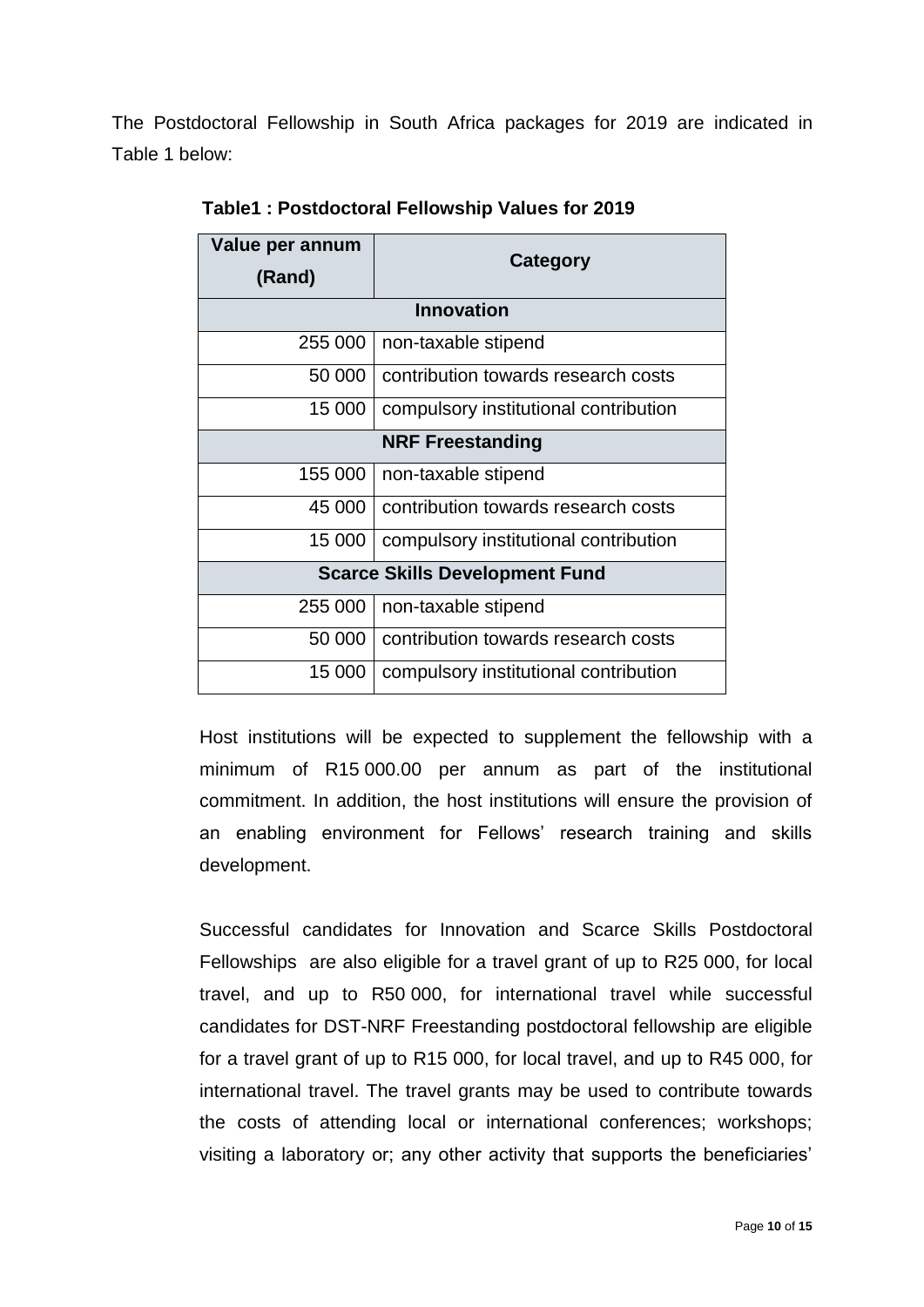research training. This is the maximum amount permitted over the tenure of the fellowship. Postdoctoral Fellows who wish to access the travel grant must complete a travel grant application form for submission and approval by the institution and the NRF. The travel application form can be accessed on the NRF Online Submissions System at [\(https://nrfsubmission.nrf.ac.za\)](https://nrfsubmission.nrf.ac.za/) – Grantholder Tools, and should be submitted three (3) months prior to travelling.

#### <span id="page-10-0"></span>**8.2 Assistive devices for students with disabilities**

All Postdoctoral Fellowship-holders with a disability may apply for additional funding for an assistive technology device of up to R20 000. This is the maximum amount allowed during the tenure of the fellowship. As defined by the Individuals with Disabilities Education Act Amendments of 1997 (IDEA), an assistive technology device is "any piece of equipment, or product system, that is used to increase, maintain, or improve functional capabilities of individuals with disabilities".

#### <span id="page-10-1"></span>**9. Conditions of the Fellowship**

- The fellowship shall be held as the primary funding for the Postdoctoral research training;
- Fellowships may not be held simultaneously with a another fellowship from any other government or NRF source or NRF administered source;
- Postdoctoral Fellows are permitted to spend a maximum of 20% of their time undertaking lecturing and student supervision;
- Postdoctoral Fellows may not concurrently hold the fellowship with any full-time salaried employment position; and
- Postdoctoral Fellows may hold non-binding supplementary grants or emoluments to the institutional capped value.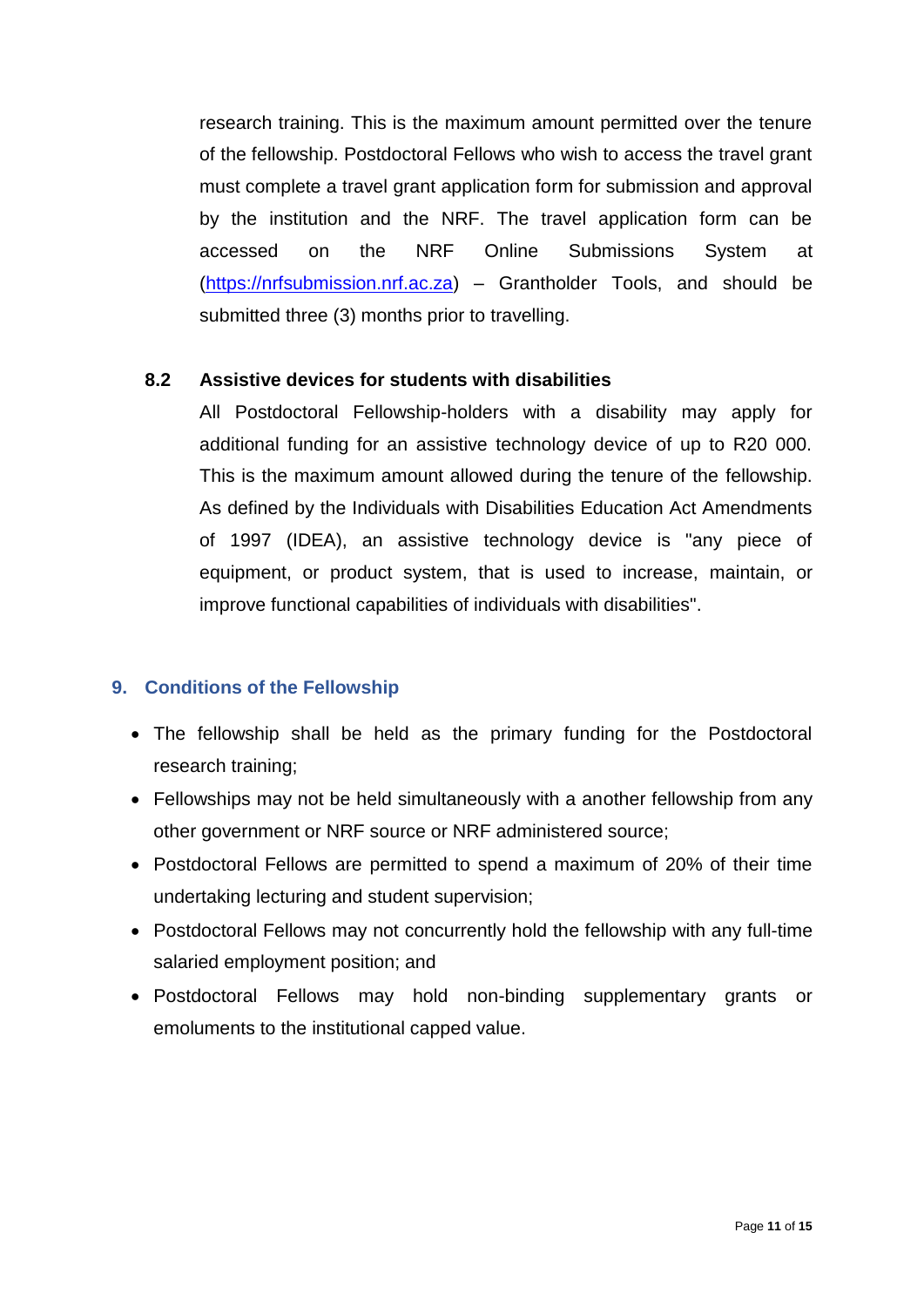#### <span id="page-11-0"></span>**10. Equity and Redress**

In line with the national imperative of equity and redress, the fellowship prioritises support for appropriately qualified applicants from designated groups viz. black (African, Indian, Coloured), female and persons with disabilities, while ensuring that only applications that meet the NRF merit review and selection criteria are supported.

The set equity targets for these Postdoctoral Fellowships supported by the NRF are listed below.

#### <span id="page-11-1"></span>**10.1 Innovation Postdoctoral Fellowship**

The set equity targets are 80% blacks, 55% women and 4% persons with disabilities.

With respect to citizenship of successful applicants, the awards will be allocated in line with the following targets:

- 80% to South African citizens and permanent residents; and
- 20% to citizens from other countries including Southern African Development Community (SADC).

## <span id="page-11-2"></span>**10.2 NRF Freestanding Postdoctoral Fellowship**

The set equity targets are 80% blacks, 50% women and 4% persons with disabilities.

With respect to citizenship of successful applicants, the awards will be allocated in line with the following percentages:

- 80% to South African citizens and permanent residents; and
- 20% to citizens from other countries including Southern African Development Community (SADC).

## <span id="page-11-3"></span>**10.3 Scarce Skills Development Fund Postdoctoral Fellowships**

Only South African citizens and permanent residents will be supported and the set equity targets are 85% blacks, 54% women and 4% persons with disabilities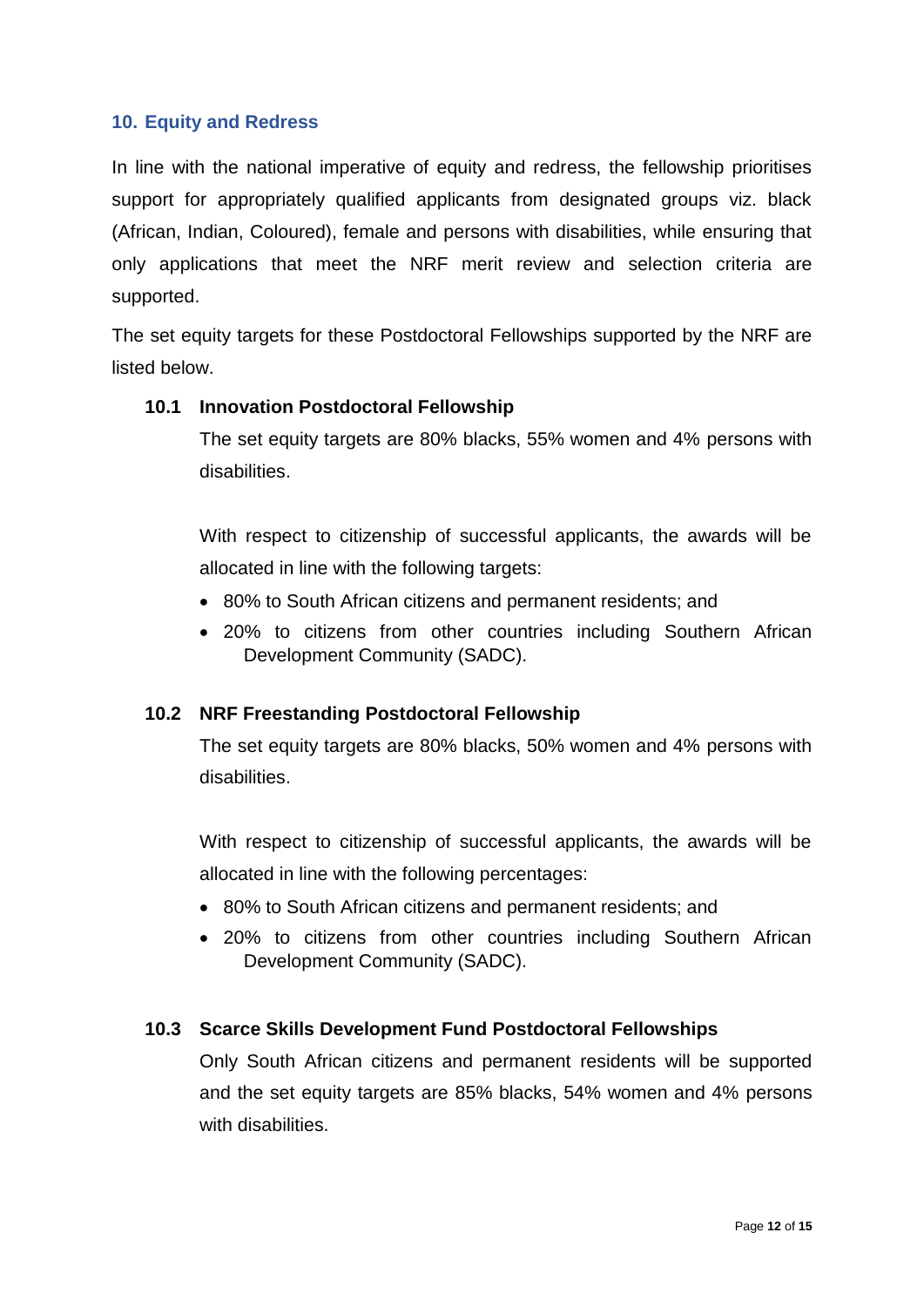#### <span id="page-12-0"></span>**11. Review Process**

All applications will be screened based on the eligibility criteria and application requirements. Should an application not be eligible it will be rejected without review. All eligible and appropriately completed applications are subjected to a competitive merit review process. The reviewers are selected by the NRF from existing reviewer databases and other sources and may include reviewers suggested by the applicant. In assessing the proposals, the reviewers' reports are referred to and, agreed assessment criteria are applied in the form of a scorecard during the panel review process.

The purpose of the scoring system is to evaluate applications in order to determine applicants that are most deserving of the limited number of Postdoctoral Fellowships available. All research proposals submitted to the NRF for funding are evaluated according to the pre-determined criteria. Each area is given a weighting to indicate its relative importance as indicated in the table that follows: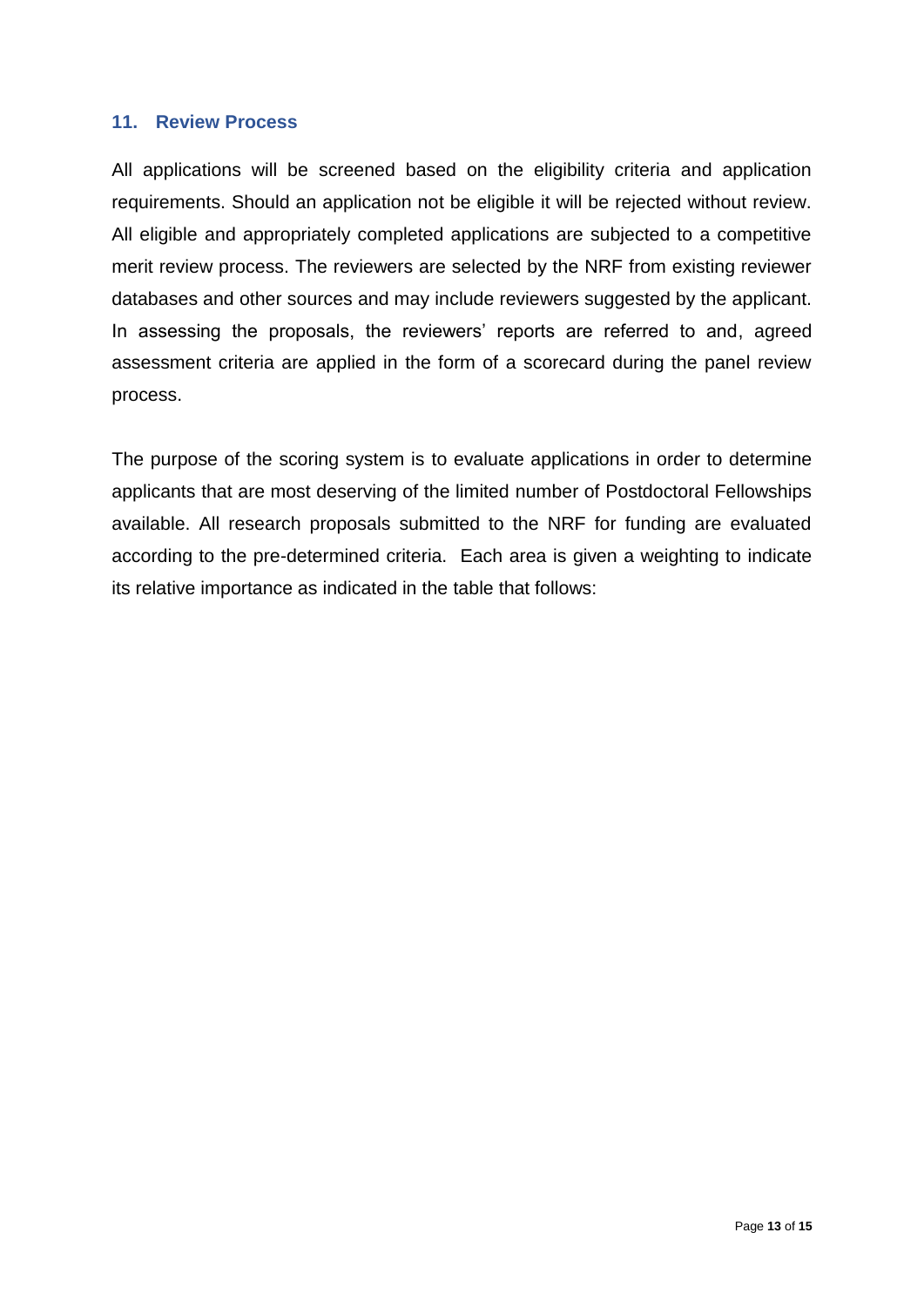# **Scorecard for the Assessment of Proposals for Postdoctoral fellowships**

|                           |                                                       | Weight     |
|---------------------------|-------------------------------------------------------|------------|
| <b>Criteria</b>           | <b>Sub-Criteria</b>                                   | $(Total =$ |
|                           |                                                       | 100%)      |
| <b>Track Record of</b>    | Applicant expertise/training that will enable the     | 10%        |
| <b>Applicant</b>          | applicant to successfully undertake the proposed      |            |
|                           | research.                                             |            |
|                           | The applicant's research track record which could     | 10%        |
|                           | include peer reviewed publications, conference        |            |
|                           | proceedings, research prizes and awards.              |            |
| <b>Scientific and</b>     | Literature review with citations, significance of the | 20%        |
| <b>Technical quality</b>  | research in terms of the problem statement, aims      |            |
| of proposed               | and objectives.                                       |            |
| research                  | Scientific contribution; originality and new          |            |
|                           | knowledge to be generated.                            |            |
|                           | Research design, methodology developed to             | 20%        |
|                           | address aims of the research.                         |            |
|                           | Provision of a work plan and feasible timelines       |            |
|                           | and milestones for the research.                      |            |
|                           | Alignment with national and institutional research    | 5%         |
|                           | priorities.                                           |            |
| <b>Institutional</b>      | Institutional support for the Postdoctoral            | 10%        |
| <b>Support</b>            | fellowship through infrastructure and facilities for  |            |
|                           | an enabling environment.                              |            |
| <b>Potential Research</b> | Details of envisaged realistic outputs of the         | 5%         |
| <b>Outputs and</b>        | research such as publications, conference             |            |
| Impact of the             | proceedings, toolkits, policy documents.              |            |
| research                  | Contribution to Postdoctoral research skills          | 10%        |
|                           | development in a priority research area (human        |            |
|                           | capacity development of the applicant)                |            |
|                           | Potential for socio-economic impact of the            | 10%        |
|                           | research in South Africa                              |            |
|                           |                                                       | 100%       |